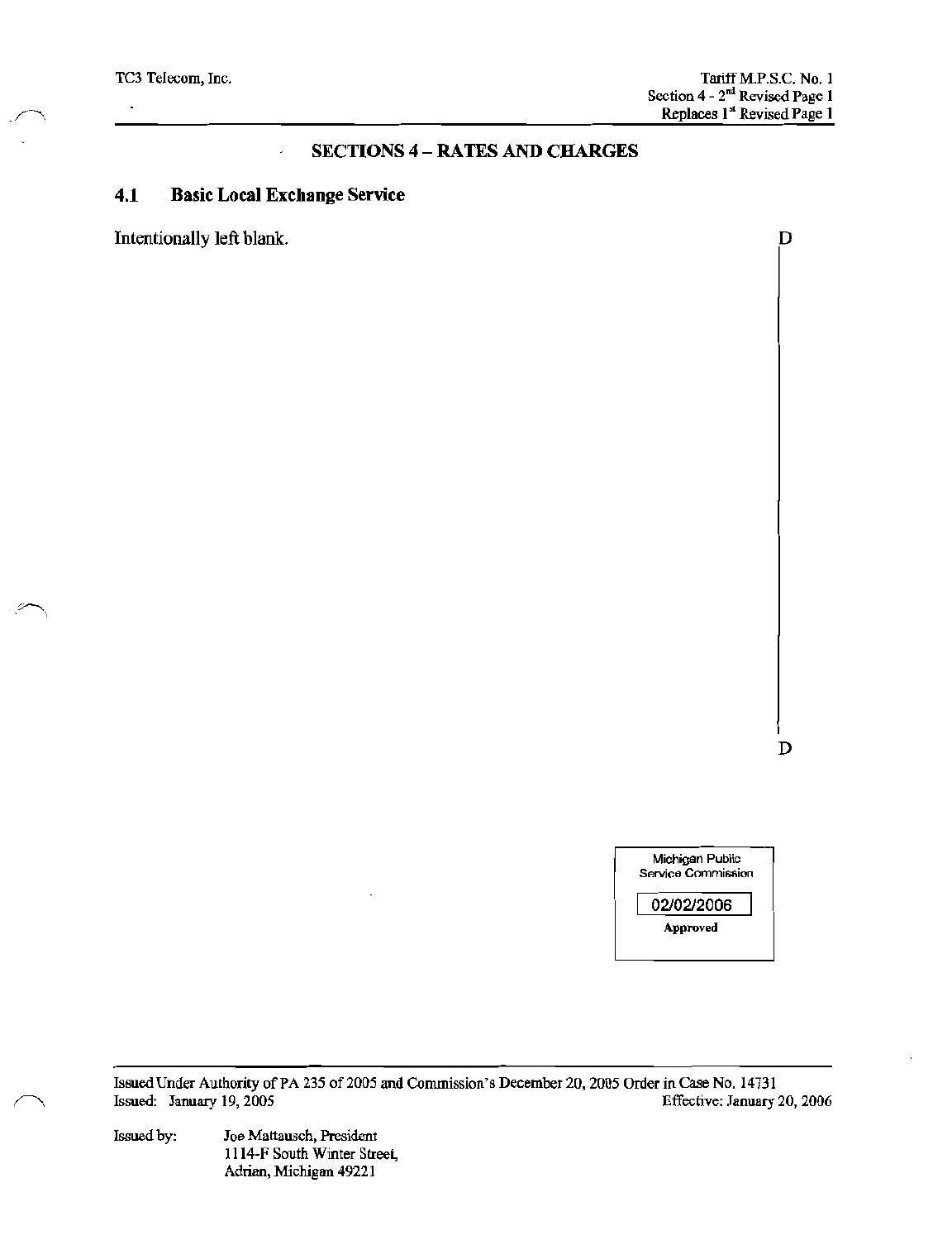### $4.1$ Basic Local Exchange Service, Cont'd.

## **Coordinated Conversion of Service**

| Residence, per service order;<br>nonrecurring charge in addition<br>to primary charge in Section 4.2 below | \$45.00 |  |
|------------------------------------------------------------------------------------------------------------|---------|--|
| Business, per service order;<br>nonrecurring charge in addition<br>to primary charge in Section 4.2 below  | \$45.00 |  |
| There is no recurring charge for either service.                                                           |         |  |
| <b>Coordinated Hot-Cut Conversion of Service</b>                                                           |         |  |

| \$75.00 |
|---------|
|         |
|         |
|         |
| \$75.00 |
|         |

There is no recurring charge for either service.

Issued under authority of the MPSC iu an order dated September 14, 1999, in Case No. U-11992. Issued: July 30, 2003 Effective: July31, 2003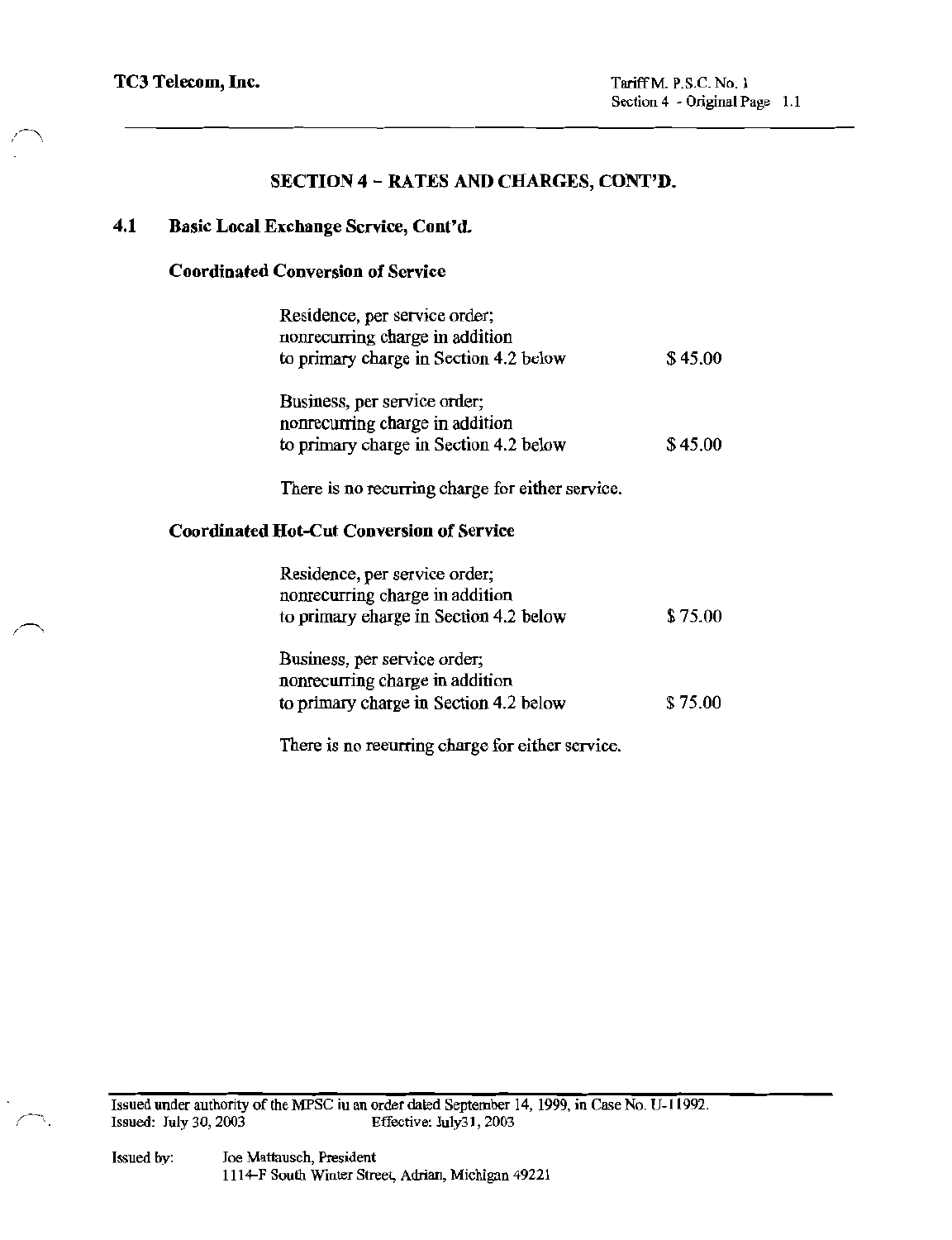# **SECTION 4 - RATES AND CHARGES**

### $4.2$ **Service Charges**

### Service Ordering Charge - Multi Element Charges  $4.2.1$

 $(A)$ Primary - For connecting new or additional Access lines.

## Nonrecurring Charge

| Residence, per service order | \$50.00 |
|------------------------------|---------|
| Business, per service order  | \$50.00 |

Secondary - For moving or changing existing service or adding new or additional  $(B)$ service other than Access lines.

| Residence, per service order | \$25.00 |
|------------------------------|---------|
| Business, per service order  | \$25.00 |

Record - For record type orders affecting directory listings.  $(C)$ 

| Residence, per service order | \$15.00 |
|------------------------------|---------|
| Business, per service order  | \$15.00 |

## 4.2.2 Access Line Connection Charge

- Per Access line or Trunk Residence  $(A)$ 
	- $(1)$ Central Office Work Charge  $$200.00$ New Line Connection Charge  $(2)$  $$35.00$
- Per Access Line or Trunk Business (B)
	- $(1)$ Central Office Work Charge \$200.00  $(2)$ New-Line Connection Charge  $$35.00$ DEC 26 2000

Issned nnder authority of the MPSC in an order dated September 14, 1999, in Case No. U-11992. Issued: December 8, 2000 Effective: December 11, 2000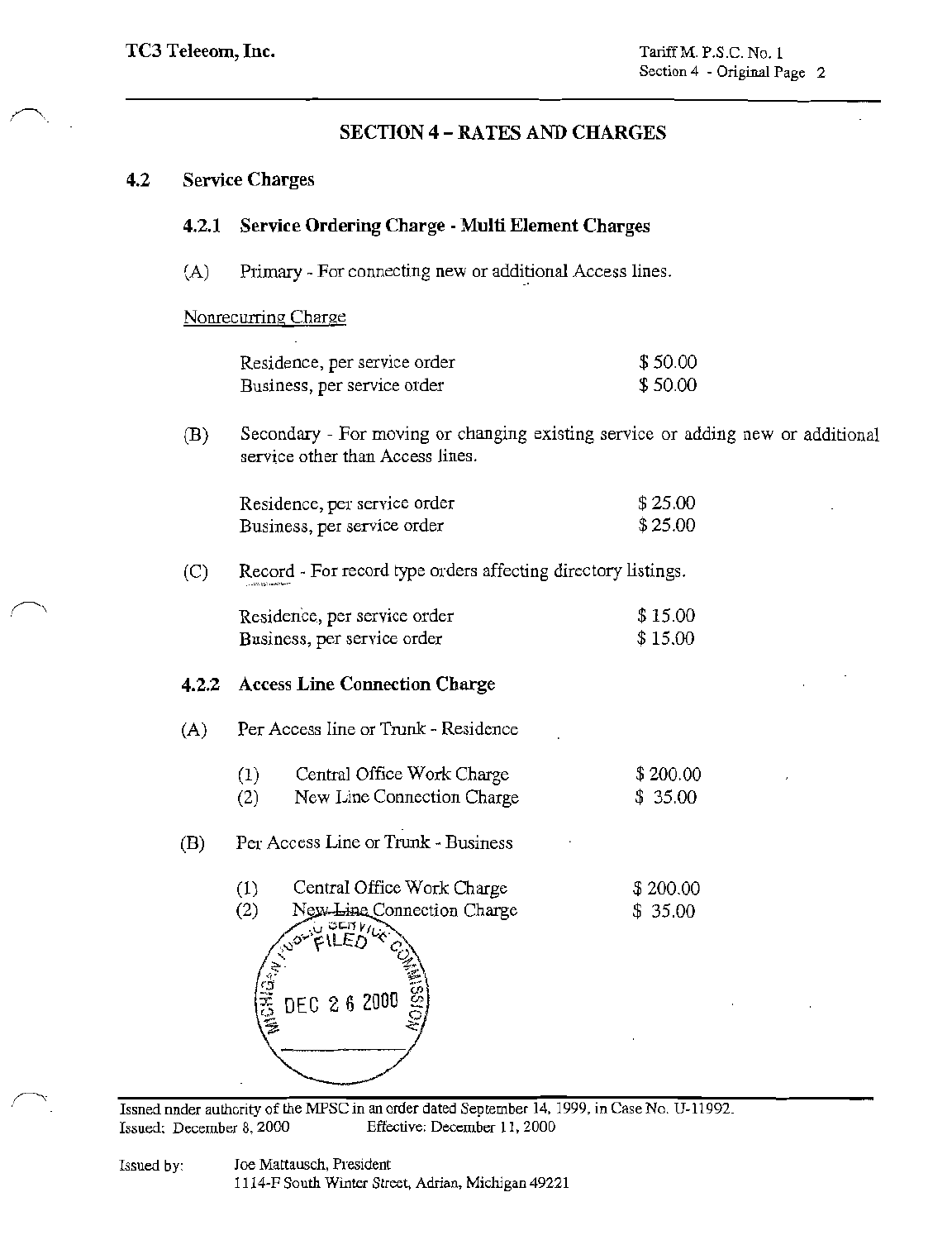### $4.2$ Service Charges, Cont'd.

 $(2)$ 

### $4.2.3$ **Restoration Charge**

 $(A)$ Temporary Suspension at Customer's Request

## Nonrecurring Charge

 $(1)$ Residence

| Secondary Service Ordering Charge, per<br>Customer request | \$30.00 |
|------------------------------------------------------------|---------|
| Charge per Telephone Number Restored                       | \$25.00 |
| Business                                                   |         |
| Secondary Service Ordering Charge, per<br>Customer request | \$30.00 |
| Charge per Telephone Number Restored                       | \$25.00 |

Nonpayment or Shutoff (B)

In the event service is temporarily interrupted pursuant to Section 2.5.6 of this tariff, such service will be restored upon compliance with all requirements of Section 2.5.6 or, at the discretion of the Company, a substantial portion thereof, and in addition, charges as specified following will be applicable to restore such services.

| $\left( 1\right)$                                 | Residence                                      |         |
|---------------------------------------------------|------------------------------------------------|---------|
| DEN 27                                            | Secondary Service Ordering Charge, per request | \$30.00 |
|                                                   | Charge per Telephone Number Restored           | \$25.00 |
| (2)<br>$\frac{12}{3}$ DEC 2 6 2000 $\frac{20}{3}$ | <b>Business</b>                                | \$30.00 |
|                                                   | Secondary Service Ordering Charge, per request |         |
|                                                   | Charge per Telephone Number Restored           | \$25.00 |

Issued under authority of the MPSC in an order dated September 14, 1999, in Case No. U-11992. Issued: December 8, 2000 Effective: December 11, 2000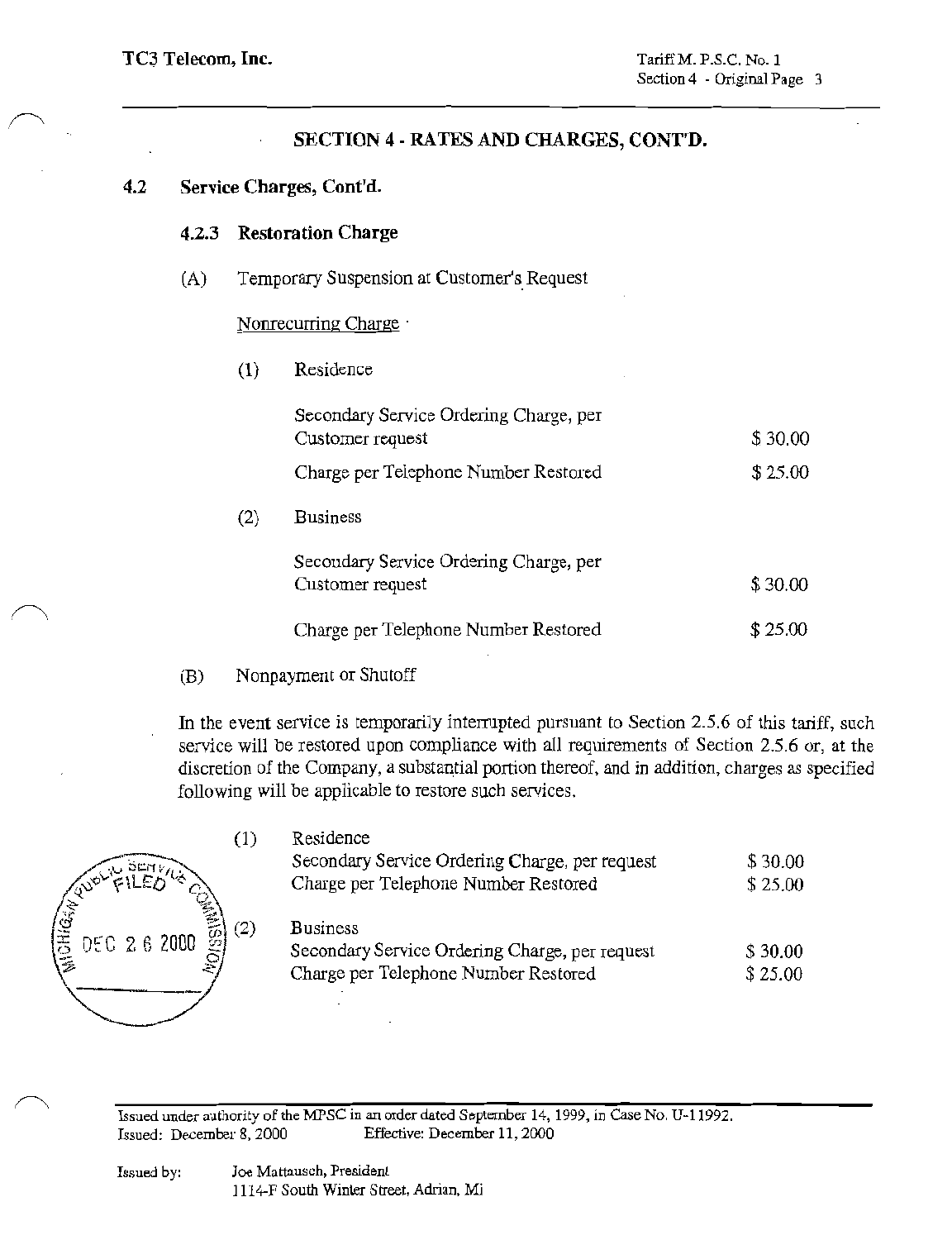(N)

(C)

 $(C)$ 

(N)

(C)

(N) | | | | | | | | | | | (N)

## **SECTION 4 – RATES AND CHARGES, CONT'D**

### **4.3 Lifeline Program**

The Lifeline program provides assistance for eligible Residential customers. The discount on the monthly rate for residential exchange service for qualified lifeline customers shall be \$9.25. Credits are applied to the end user's basic local exchange service. At no time shall the total Lifeline credit exceed the sum of the end user common line charge and the basic local exchange rate. The discount on the monthly rate for residential exchange service for qualified Lifeline customers 65 years of age or more shall be \$12.35. Credits are applied to the end user's basic local exchange service. At no time shall the total Lifeline credit exceed the sum of the end user common line charge and the basic local exchange rate. (C) | | | | (C)

### **4.3.1 Eligible Customers**

| 1. Lifeline applies discounts to monthly recurring rates for qualifying residential customers. These | (N) |
|------------------------------------------------------------------------------------------------------|-----|
| discounts are applied to existing rates and charges for telephone service.                           |     |

| 2. In order to be eligible for Lifeline, a residential customer's annual household income must be at or |     |
|---------------------------------------------------------------------------------------------------------|-----|
| below 150% of the poverty level, as determined by the U.S. Department of Health and Human               | (C) |
| Services and as approved by the State treasurer or the person must participate in one of the following  | (C) |
| programs:                                                                                               |     |
| a. Medicaid.                                                                                            |     |

| b. Supplemental Nutrition Assistance Program (SNAP) – Food Stamps, | (C) |
|--------------------------------------------------------------------|-----|
| c. Supplemental Security Income (SSI),                             |     |
| d. Federal Public Housing Assistance/Section 8,                    |     |

- d. Federal Public Housing Assistance/Section 8, e. Low Income Home Energy Assistance Program (LIHEAP).
	- f. National School Lunch Program's free lunch program,
	- g. Temporary Assistance for Needy Families (TANF) aka Family Independence Program.
- 3. Other services can be provided with Lifeline at applicable rates and charges.
- 4. Proof of eligibility will be required for all initial lifeline applicants and all lifeline recipients will be required to re-certify every year. (N) (N)

### **4.3.2 Regulations**

- 1. Regulations specified elsewhere in the Company's tariffs apply to Lifeline.
- 2. Lifeline is available only with residential services, excluding foreign exchange service. Lifeline is limited to a single subscription per household where household is defined to be any individual or group of individuals who are living together at the same address as one economic unit. For the purposes of this rule, an economic unit consists of all adult individuals contributing to and sharing in the income and expenses of a household.
- 3. A miscellaneous service charge does not apply when Lifeline is added or discontinued to existing service when that is the only work being done.
- 4. The Lifeline plan will apply after receipt and processing of a completed Lifeline application, including documentation indicating that the household income meets the eligibility standards established above.

**By Patti Witte at 11:40 am, Jul 17, 2014**

Issued under authority of Public Act 179 of 1991 as amended and Case No. U-17019.

Issued: July 16, 2014 Effective: July 17, 2014 Issued by: David LaRocca, President 4200 Teal Road Teal Road and Reform the CEIVED of the Material State of the Material State of the Material State Oceans.net Petersburg, Michigan 49270 **RECEIVED** dave@cass.net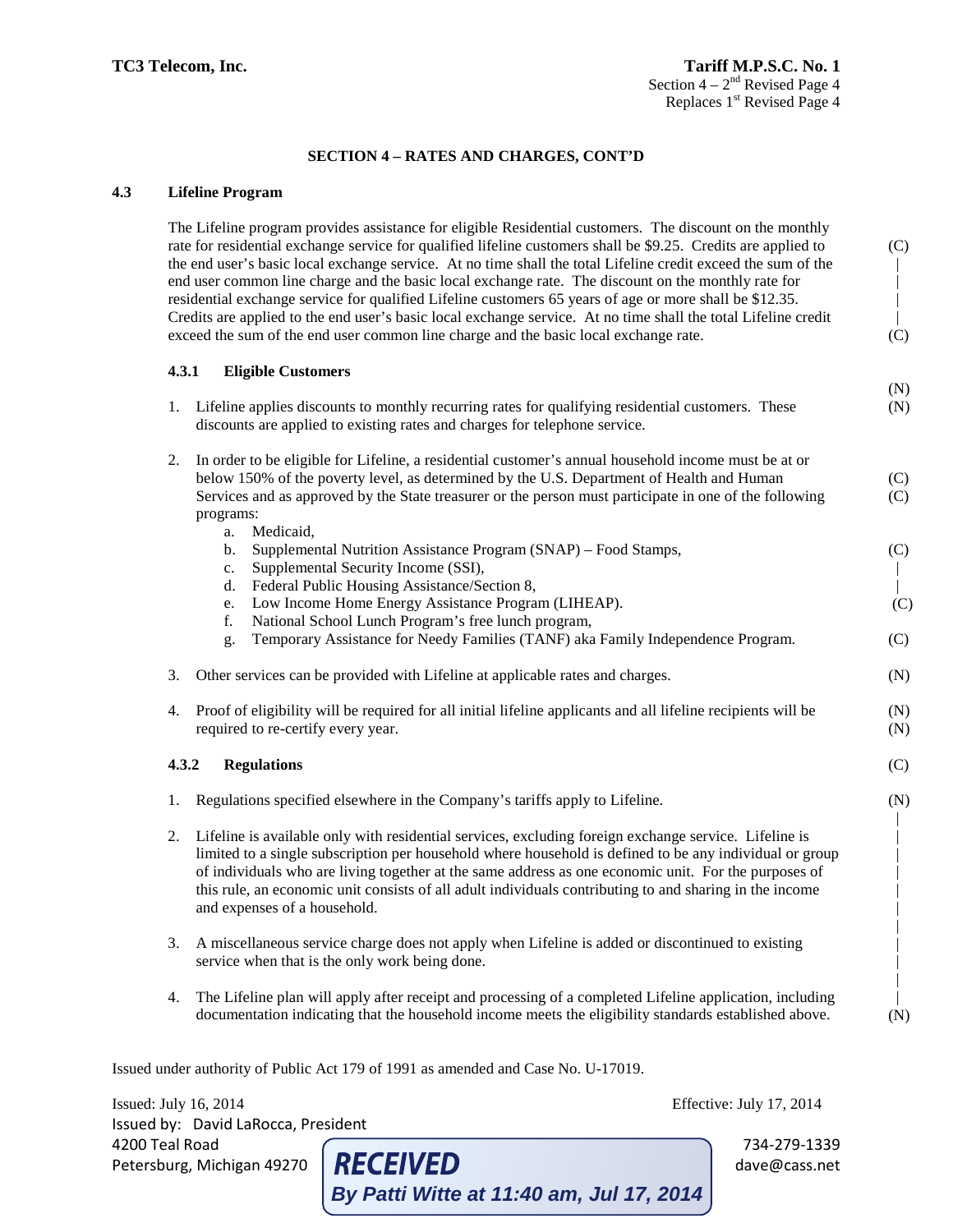## **4.3 Lifeline Program, Cont'd**

# **4.3.2 Regulations, Cont'd** 5. Customers of Lifeline must notify the Company of any changes, which would affect qualification. Recertification of eligibility will take place on an ongoing basis. When the customer is no longer eligible for Lifeline service, the Lifeline discount will be discontinued and regular rates and charges will apply.

### **4.3.3 Toll Blocking Service**

- 1. Toll blocking service, by customer choice, will be offered free of charge to Lifeline customers. Where a customer voluntarily elects to receive toll blocking service, no deposit may be charged in accordance with Section 2.5.4 of this tariff.
- 2. Toll blocking service will only be provided at the customer's requires. Toll blocking service is defined as a central office service that restricts access to the network. Toll blocking is provided where facilities permit and will not allow 1+, 0+, 0-, 101XXXX, 900, or interzone calls to be completed. Toll blocking does not restrict local calls, calls to intraNPA directory assistance, telephone repair service, 911, or calls to 800 or 950 numbers.
- 3. Participants in Lifeline shall not be disconnected from local service for nonpayment of toll charges. In addition, the Company will not deny re-establishment of local service to customers who are eligible for Lifeline and have previously been disconnected for nonpayment of toll charges.

Issued under authority of Public Act 179 of 1991 as amended and Case No. U-17019.

Issued: July 16, 2014 Effective: July 17, 2014

Issued by: David LaRocca, President

4200 Teal Road<br>
Petersburg, Michigan 49270 **RECEIVED** Petersburg, Michigan 49270 **RECEIVED** dave@cass.net **By Patti Witte at 11:40 am, Jul 17, 2014**

 $(D)(C)$ 

 $(C)$ 

(N) | | (N)

 $(D)(C)$  | | | | | | | | | | | | | |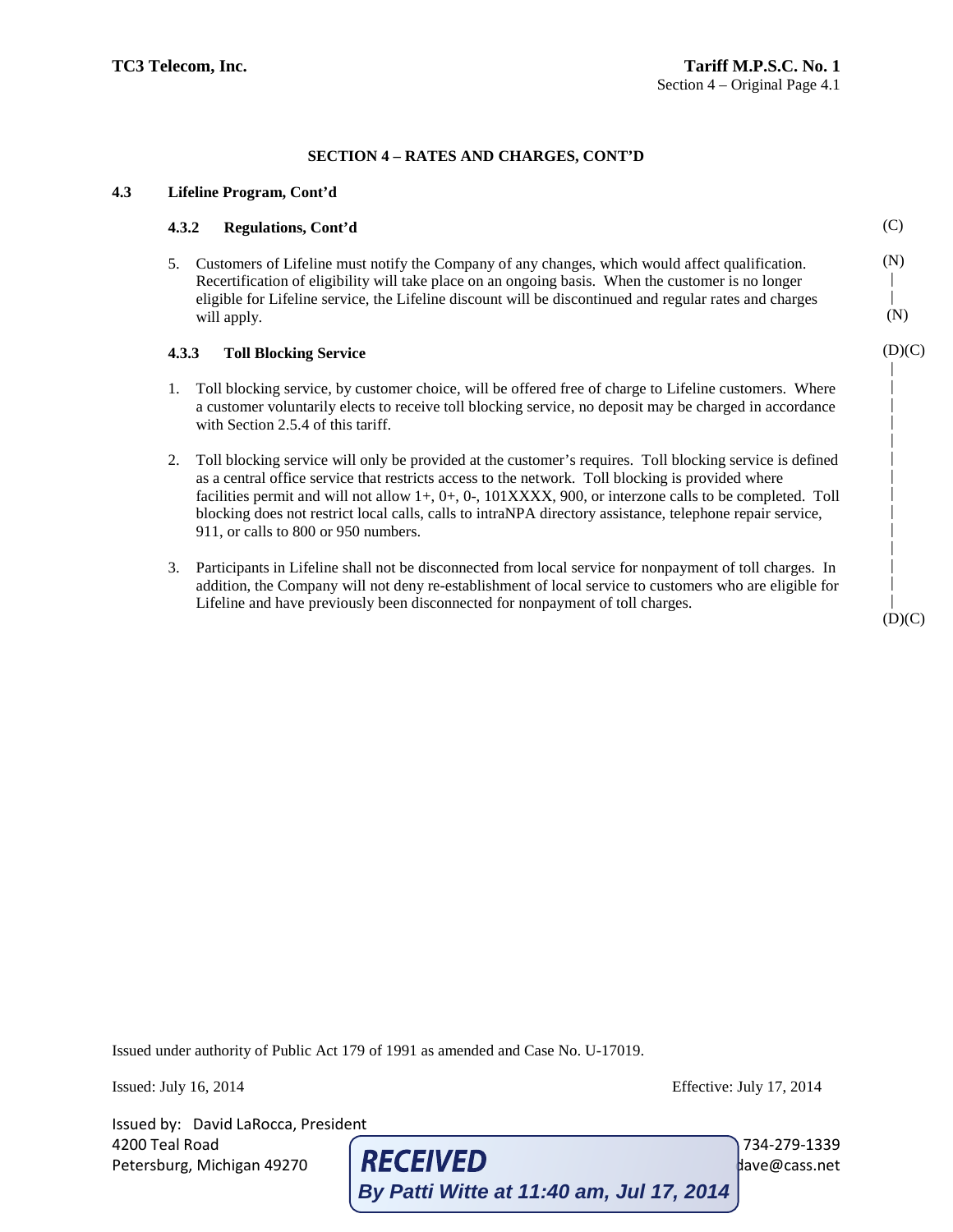### $4.4$ **Emergency Services**

Allows Customers to reach appropriate emergency services including police, fire and medical services. The 911 Service includes lines and central office features necessary to provide the capability to answer, transfer and dispatch public emergency telephone calls originated by persons within the telephone central office areas arranged for 911 calling. If 911 Service is not available in an area, the Company shall make arrangements for the Customer to reach the appropriate emergency services through dialing "0".

### $4.5$ **Telecommunications Relay Service**

Telecommunications Relay Service enables hearing-impaired or speech-impaired persons who use a text telephone or similar devices to communicate freely with the hearing population for using the text telephone and vice versa. The Company does not impose any charge to end users for access to Telecommunications Relay Service. However, persons using this Service are liable for applicable per call/increment charges.

### 4.6 **Telephone Directory**

For Constomers that subscribed to the Company's Basic Local Exchange Service, the Company will provide each Customer annually at no charge one copy of a printed directory listing all telephone Service subscribers, except for unlisted and unpublished numbers, within the Customer's local exchange area. The Company may, at its option, either publish its own directory or provide a copy of one published by the dominant exchange service provider.



Issued under authority of the MPSC in an order dated September 14, 1999, in Case No. U-11992. Issued: December 8, 2000 Effective: December 11, 2000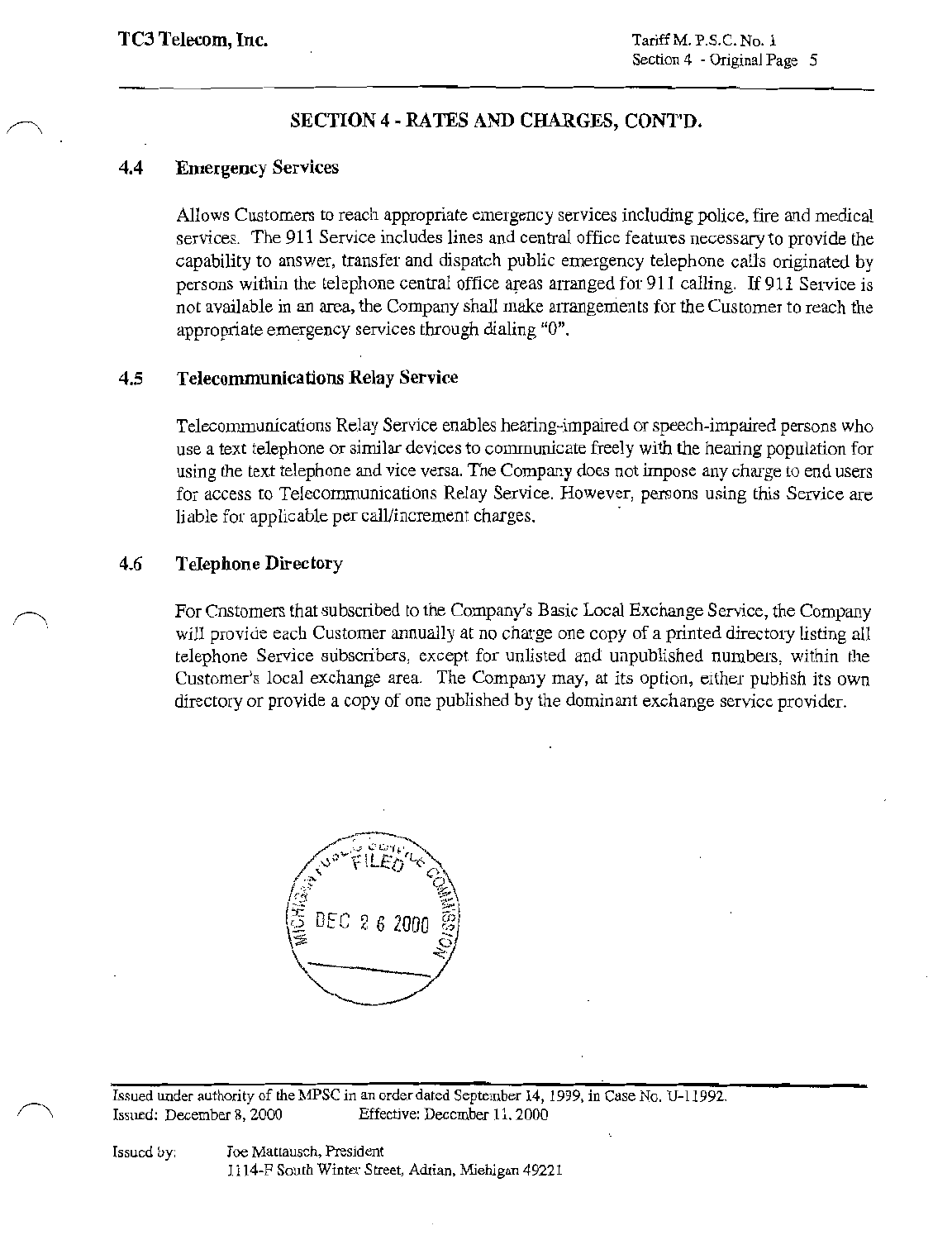#### 4.7 **Call Blocking Service**

Call Blocking Service is a Service which provides Customers with the capability to block originating ealls to the 1-900 calling networks or 976 services. When Call Blocking Service is requested, all originating calls to 900 numbers nationwide will be hlocked. Calls to a 976 service will also be blocked. Customers with Call Blocking Service attempting to dial a 900 number from a restricted line will reach a Company-provided or DUC-provided intercept announcement. Call Blocking is provided at no charge.

### 4.8 IntraLATA and InterLATA Presubscription

#### a. **Application of Rates**

There will be no charge for a subscriber's initial intraLATA or interLATA toll presubscription selection.

New local service subscribers will be asked to select carriers for their intraLATA toll and interLATA ealls subject to presubseription at the time they place an order with the Company for local exchange service. If the new subseriber is unable to make a selection at that time, the new subscriber will be read a random listing of all available intraLATA and interLATA toll carriers to aid his/her selection. If the new subscriber is still unable to make a selection at that time, the Company will inform the new subscriber that he/she will be given 90 days in which to inform the Company of an intraLATA or interLATA toll presubscription carrier at no charge. The new subscriber will also be informed that the Company will assess a charge for any selection made after the 90 day window and that until a selection is made, the subscriber will be required to dial a earrier access code to route all intraLATA and interLATA toll calls.

Issued under authority of the MPSC in an order dated September 14, 1999, in Case No. U-11992. Issued: February 4, 2005 Effective: February 4 2005

 $(C)$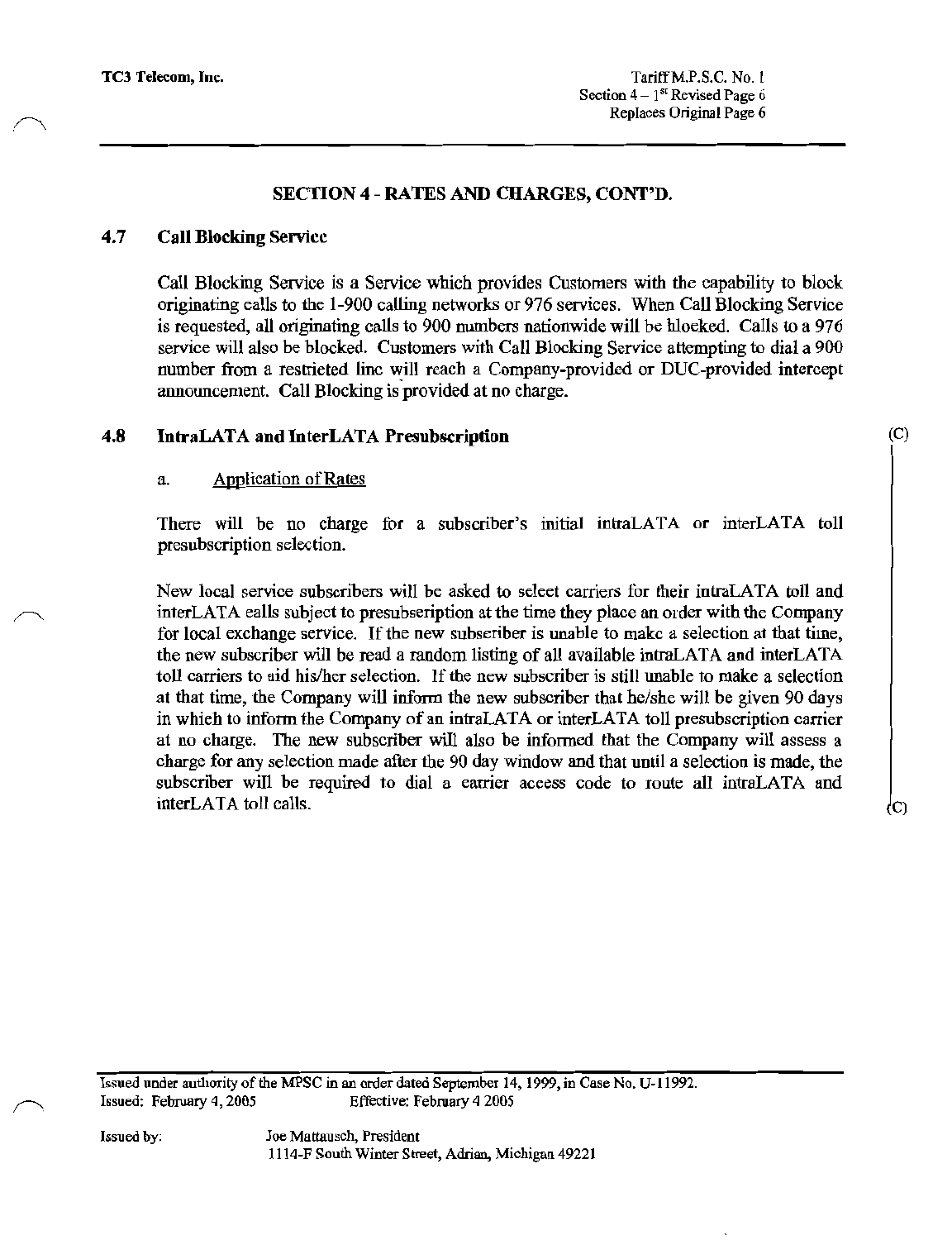#### 4.8 IntraLATA and InterLATA Presubscription, Cont'd.

### Application of Rates (cont'd)  $a_{\cdot}$

New subscribers who do not make an intraLATA or interLATA toll carrier presubscription choice at the time the new subscriber places an order establishing local exchange service with the Company will not be presubscribed to any intraLATA or interLATA toll earrier, but rather will be required to dial a carrier access code to route all intraLATA and interLATA toll calls to the carrier of choice for each call.

After a subscriber's initial selection for a presubscribed intraLATA or interLATA toll carrier, an intraLATA or interLATA presubscription change charge will apply for any change thereafter.

#### $\mathbf{h}$ . **IntraLATA Presubscription Change Charge**

Per non-residence or residence line, trunk, or port

|                                 | Non-recurring<br>Charge |
|---------------------------------|-------------------------|
| Initial line, trunk, or port    | \$5.00                  |
| Additional line, trunk, or port | \$5.00                  |

InterLATA Presubscription Change Charge

Per non-residence or residence line, trunk, or port

|                                 | Non-recurring<br>Charge |
|---------------------------------|-------------------------|
| Initial line, trunk, or port    | \$5.00                  |
| Additional line, trunk, or port | \$5.00                  |

Issued under authority of the MPSC in an order dated September 14, 1999, in Case No. U-11992. Effective: February 4 2005 Issued: February 4, 2005

Joe Mattausch, President 1114-F South Winter Street, Adrian, Michigan 49221  $(N)$ 

(N)

 $(C)$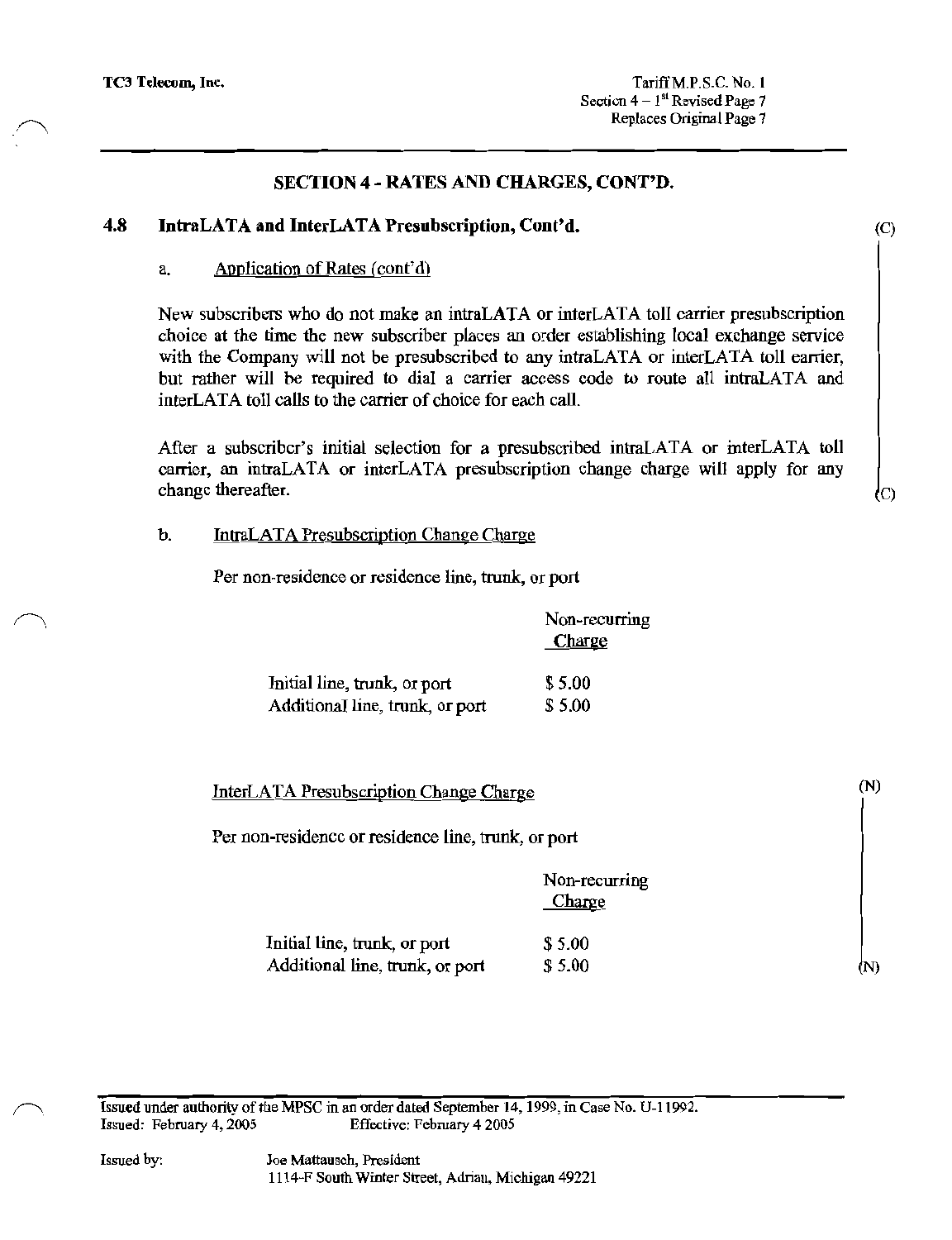### 4.9 Rates By Individual Contract Basis (ICB)

In lieu of the rates otherwise set forth in this tariff, rates and charges, including minimum usage, installation, special construction and recurring charges for the Company's services may be established at negotiated rates on an individual contract basis (ICB), taking into account the nature of the facilities and services, the costs of construction and operation, the volume of traffic, the length of service commitment by the Customer, and use of facilities by other customers. Such arrangements shall be considered Special Pricing Arrangements, the terms of which will be set forth in individual Customer contracts. However, unless otherwise specified, the terms, conditions, obligation and regulation set forth in this tariff shall be incorporated into, and become a part of, said contract, and shall be binding on the Company and the Customer. Specialized rates or charges will be made available to similarly situated customers on a non-discriminatory basis.

In addition to any rate or charge established by the Carrier, the Customer will also be responsible for any recurring or non-recurring charges imposed by local exchange telephone companies incurred by or on behalf of the Cnstomer in establishing and maintaining service. Such charges may be billed by the Carrier or directly by the local exchange company, at the Carrier's option.

Upon completion of any contractual arrangements entered into under this section, the Company will file additional tariff sheets as an amendment to this tariff summarizing the services, rates, terms, conditions, and duration of the contract, and will make the contract itself available to the Commission upon the Commission's request. The Company reserves the right to protection from public disclosure of proprietary information contained in such contracts as allowed under law.



Issued under authority of the MPSC in an order dated September 14, 1999, in Case No. U-11992. Issued: December 8, 2000 Effective: December 11, 2000

Joe Mattausch, President 1114-F South Winter Street, Adrian, Michigan 49221